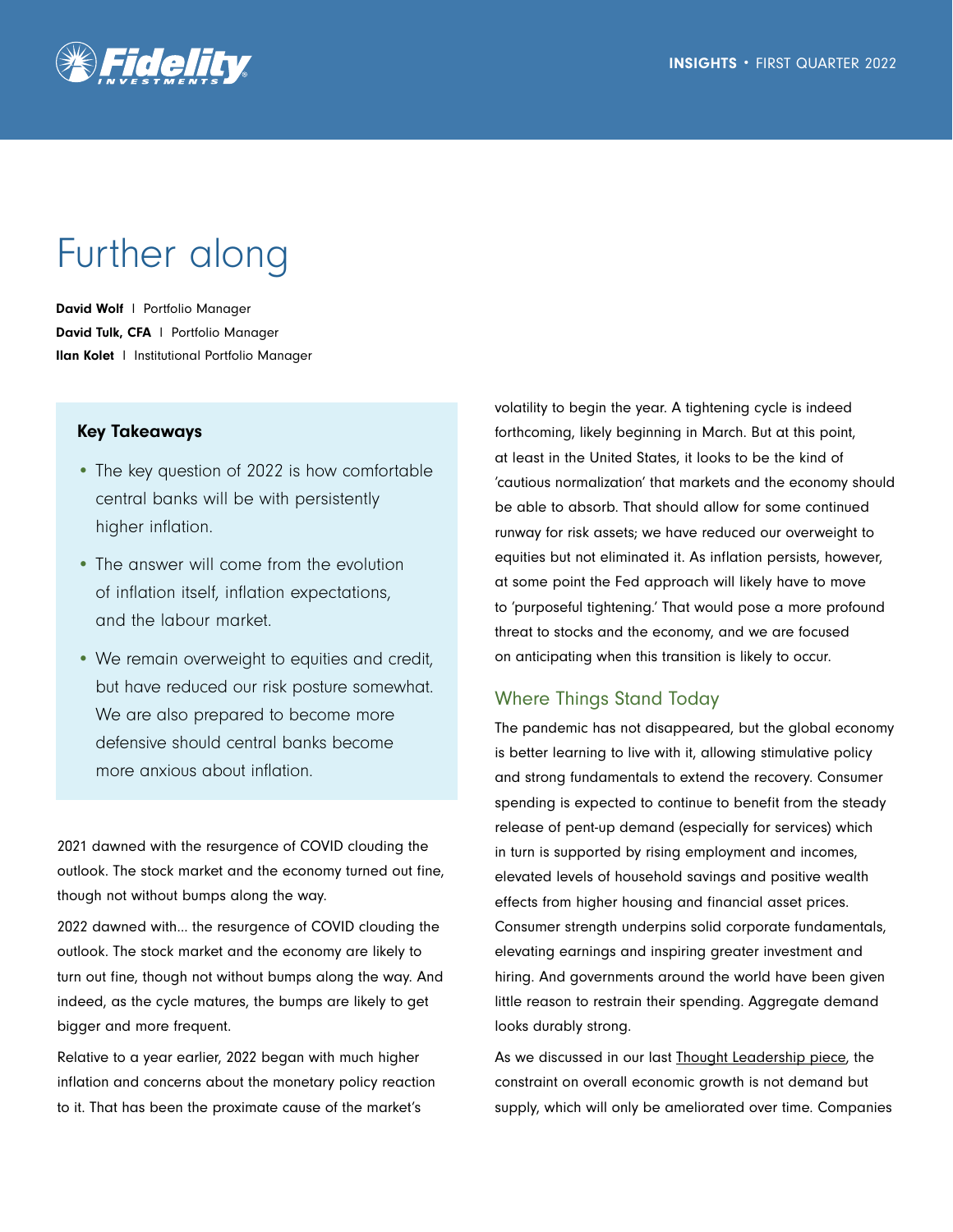are reporting that supply chain issues are beginning to improve but that it will likely take a long time to get back to normal, particularly given that the new normal will include higher levels of inventory to guard against potential future disruptions. Companies are also reporting significant staffing issues as labour supply has been slow to come back, perhaps reflecting a more structural pandemic-inspired change in attitudes towards work. Both product and labour market tightness mean that the eventual improvement in the availability of supply will come only at higher cost.

Strong demand and limited supply mean higher prices. That has been the essential story of the past year and doesn't look like changing anytime soon. So, while some volatility in measured inflation can be expected, particularly as the price bursts early in the recovery drop out of the 12-month calculation, underlying inflation is expected to remain persistently higher than what prevailed prior to the pandemic.

## The Big Question

The degree of comfort that central banks feel with persistently higher inflation is the key question of 2022. Continued accommodation would further buoy financial markets and the economy but stoke even greater inflationary pressure, while a sharp tightening would rapidly reverberate through financial markets and potentially risk the wider recovery. As we write, markets are concerned about the latter, fretting that the Fed is about to kill the cycle. Understandably but prematurely, we think.

Market volatility at the outset of a rate hiking cycle is common. It is particularly understandable in this case, given how important zero interest rates and ample liquidity have been to the surge in financial asset prices in recent years. But the beginning of a tightening cycle rarely marks an end to a bull market. In 10 of the last 11 cycles since the 1940s, the US equity market has made fresh highs in the months following the first rate hike. That is generally because, while

the change in the direction of policy is scary, the stance of policy is only transitioning from 'loose' to 'less loose'. The real concern is when it gets 'tight'. At this point, the Fed is not signaling it will get 'tight' and fixed income markets are not discounting it. Interest rate forward curves currently anticipate that the Fed will stop at around 2% while the inflation rate is closer to 3%;\* that's a negative 'real' Fed funds rate that is well below neutral. As a result, the recent market volatility is better explained by changes in sentiment and the revaluation of asset classes based on a somewhat higher discount rate, both of which have hit previously high-flying growth stocks with long-duration cash flows disproportionately hard.

The Fed does not want to get 'tight' and put the economy and financial markets at risk. But eventually it may feel it has no choice. We are looking at three primary areas to judge the likelihood that the Fed and other central banks will be motivated to tighten more aggressively.

The first is inflation itself. The Fed and the Bank of Canada keep expecting inflation to fall; it keeps not doing so (see Exhibit 1). Their forecasts remain sanguine, expecting inflation to fall back near their 2% targets by mid-2023. But



#### EXHIBIT 1: Bank of Canada inflation forecast revisions

Source: Statistics Canada, Bank of Canada

\* Source: Bloomberg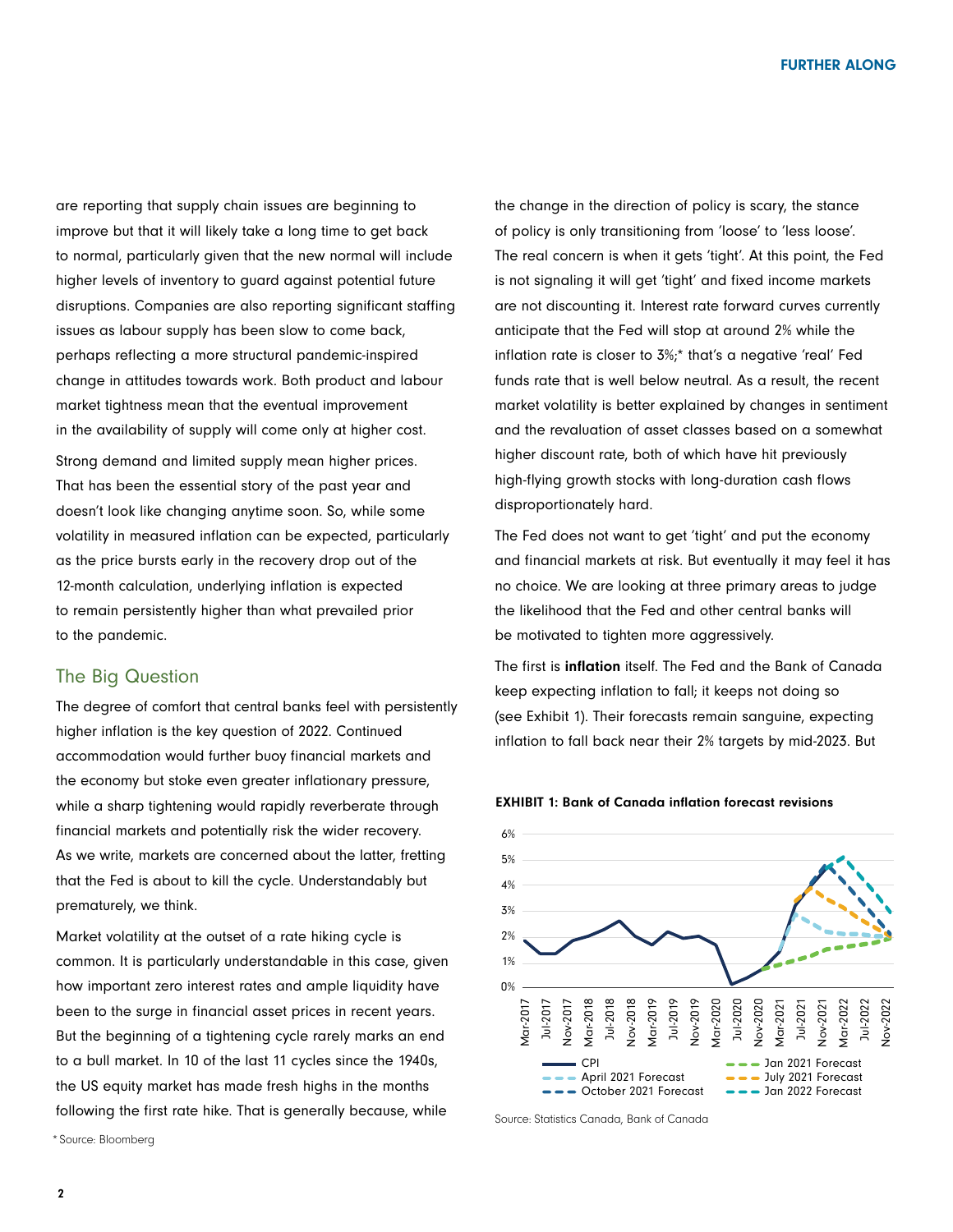the longer inflation remains stubbornly persistent, particularly if there is evidence of a broadening of price pressures, the more the central banks will feel the need to get 'tight' to regain control of inflation.

The second is inflation expectations, which can become a self-fulfilling prophecy as in the 60s and 70s, when the anticipation of sustained inflation fed into wage demands and pricing decisions. The indicators we track disagree on the extent to which inflation expectations have already risen; markets have remained relatively sanguine, but businesses are already anticipating a higher run-rate for inflation, with consumers somewhere in between (see Exhibit 2).

The third is the labour market. There is already evidence of tightness in the labour market, with unemployment rates back to near pre-pandemic lows and unfilled job openings at record levels. But central banks have given themselves some 'wiggle room' with recent mandate changes that focus on more inclusive definitions of full employment. Still, the closer we get to those expanded definitions, particularly if accompanied by accelerating wages, the more central banks will be motivated to act (see Exhibit 3).



US 5-Year 5-Year Forward Breakeven Inflation Rate (RHS)

In addition to the above, we will be monitoring closely the sensitivity of the economy and markets to tightening. The explosion in public and private sector debt means every quarter-point of rate increase will bite harder. This is particularly true in an environment of retreating globalization and ageing demographics, which is constraining the economy's speed limit and has reduced the 'neutral' rate of interest. What looks like a 'normalization' in policy may be more tight, which may not be clear until after the fact given the lags in monetary policy. We will be looking for evidence that the Fed is squeezing the economy harder than it realizes.

## **Positioning**

Our expectation that policy will not yet derail further global economic recovery remains the primary motivation for our overweight to equities and credit. However, the unfolding maturation of the cycle, and the market volatility that can be expected to accompany it, have led us to reduce our overall risk posture somewhat (see Exhibit 4). The prospect of policymakers becoming more anxious about inflation remains the key threat to the cycle and risky assets; as above, we believe there remains some runway there, but are



EXHIBIT 3: US labour market healing near complete

Source: Bureau of Labor Statistics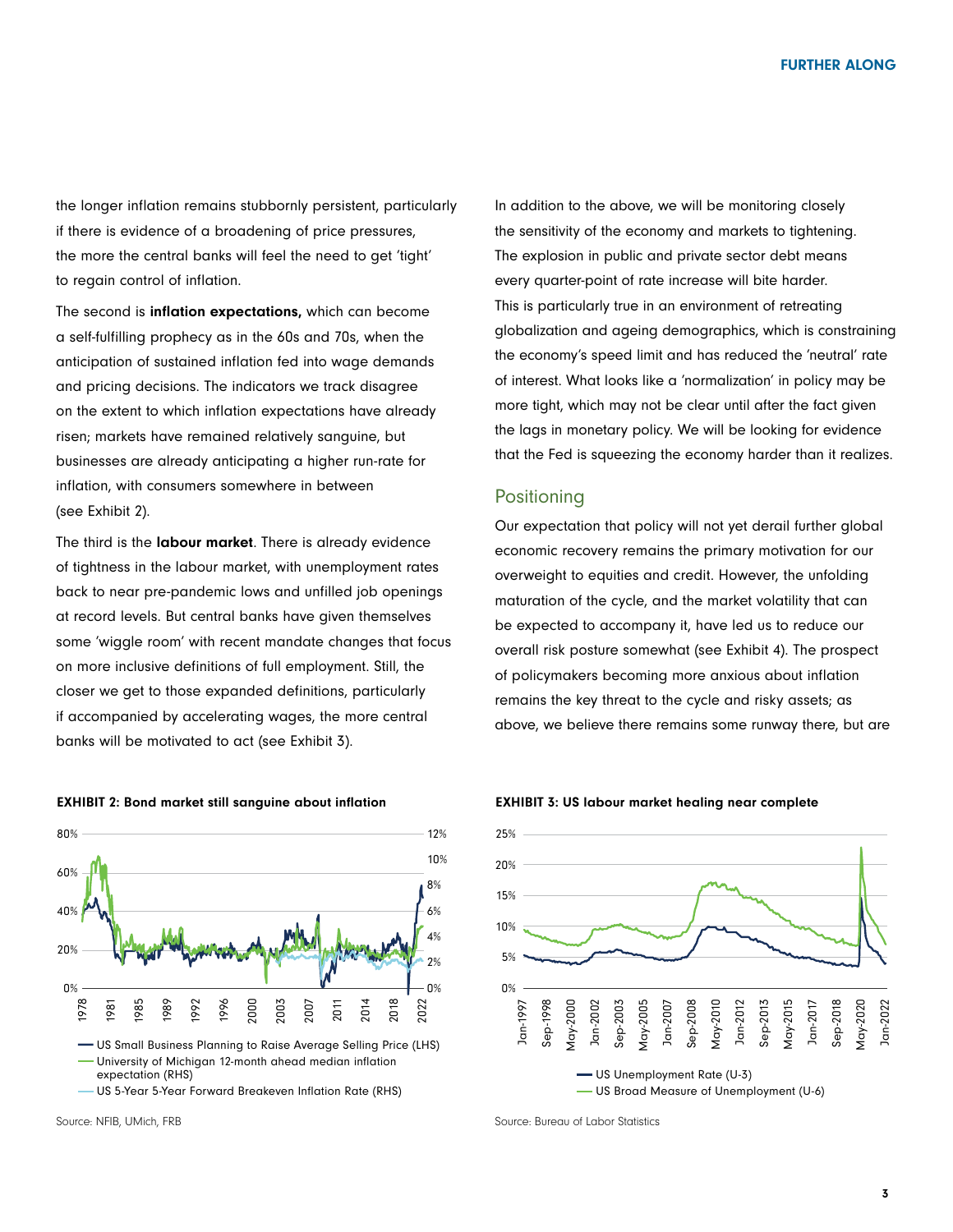prepared to adopt a more defensive stance if and when that threat becomes more salient. We have also adjusted how we play defense in the portfolios, with the combination of still-low yields and higher and more volatile inflation mitigating the protective value of government and investment-grade bonds; we retain an underweight to this asset class, instead favouring inflation-protected bonds and cash.

We have also reduced, but not eliminated, our underweight to Canadian dollar-denominated assets. Two major dynamics are at play here.

One, we expect the Canadian dollar will benefit from the Bank of Canada normalizing monetary policy more aggressively than the Fed, pushing up the Canada-US interest rate differential. The boost to the Canadian dollar is likely to be temporary, however, with higher interest rates representing a likely catalyst for the realization of long-standing risks to the domestic economy. While

rate increases may look modest, such is the leverage in the Canadian system that we project it will take only a 100 bps increase in interest rates to push the household debt service ratio to its highest level in a generation (see Exhibit 5), putting at risk what has essentially been the sole engine of Canadian growth over the past two decades. This is different from in the U.S., where growth has been more balanced and households repaired their balance sheets following the 2008 financial crisis. We are humble about our ability to forecast how significant and durable the support to the Canadian dollar from higher rates will be, and have greater conviction in their negative medium-term consequences.

Two, we expect the currency position can still play an important, albeit diminished, role in providing protection to the portfolios against the risk of a declining equity market. As we have discussed many times, the Canadian dollar



Source: Fidelity Investments Canada ULC. Fidelity Global Balanced Portfolio's blended benchmark consists of 21% S&P/TSX Capped Composite Index, 39% MSCI All Country World ex Canada Index, 23% Bloomberg Global Aggregate Bond Index, 12% FTSE Canada Universe Bond Index and 5% FTSE Canada 91-Day T-Bill Index. Positioning is as at the date noted and is subject to change.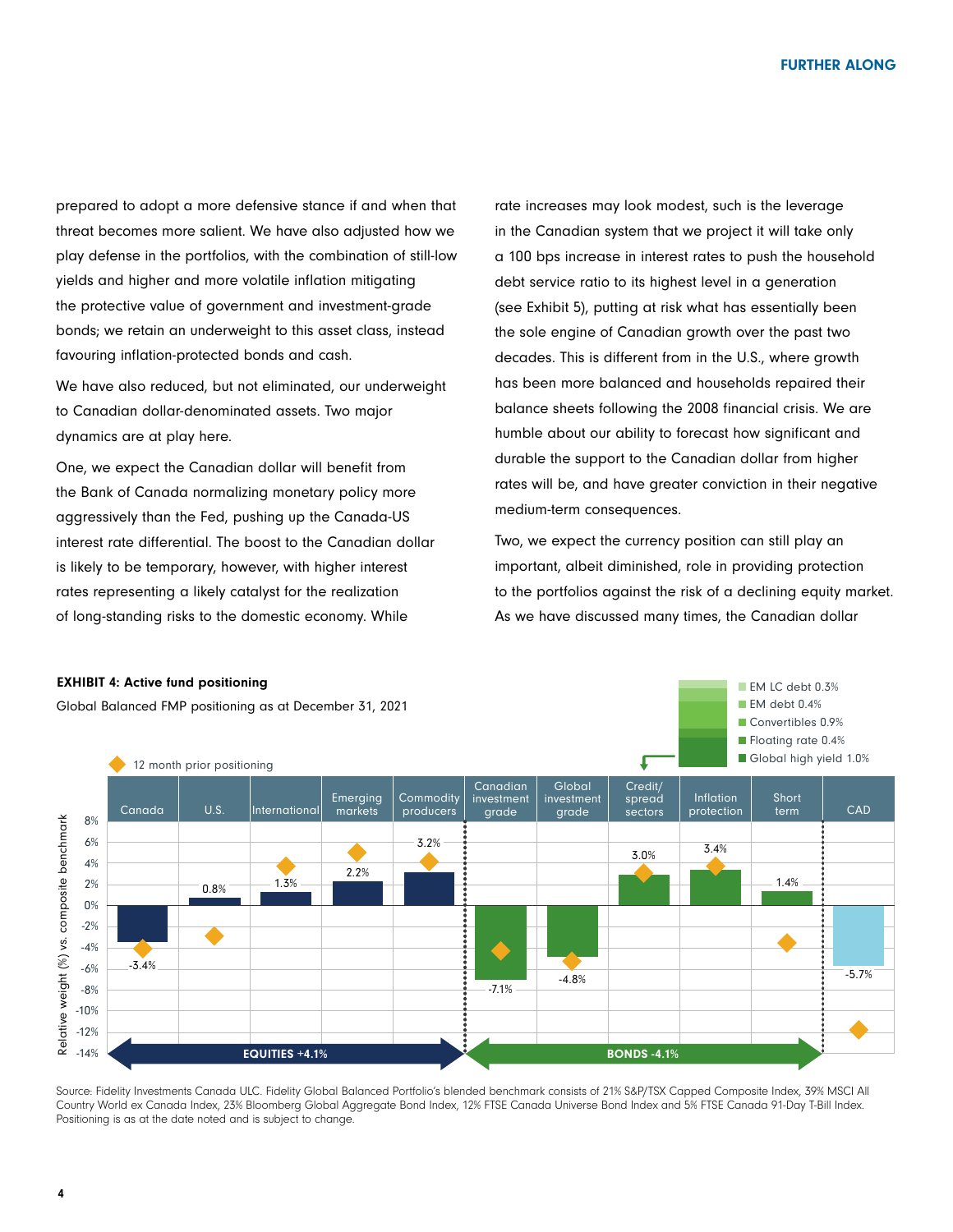

EXHIBIT 5: Rate hikes and household debt service ratio

This chart is based on several important assumptions. We assume a 25bp increase in the effective interest rate each quarter, the level of household debt and disposable income grows at the 2016-2019 pre-Covid average quarterly growth rate. Source: Statistics Canada, Bank of Canada, Author calculations.

is a cyclical currency, correlated with global growth and risky asset prices, meaning that diversification into more defensive foreign currencies like the US dollar, euro and yen can mitigate portfolio volatility in a risk-off environment. That diversification is even more *valuable* at present given that, as above, bonds are less likely to provide their traditional degree of buffer to multi-asset portfolios. However, it may be less *reliable* in the current environment; the Canadian dollar is also positively correlated with inflation (primarily via commodity prices), so if it's inflation that's causing the market stress, the Canadian dollar may be more resilient. Still, we expect that our currency positioning will provide a degree of protection. And in an environment with asset prices generally both more expensive and more correlated, we must make use of all of our tools of diversification, as always with the view to maximizing return while managing risk in our Canadian multi-asset funds.

## David Wolf, David Tulk and Ilan Kolet, February 9, 2022



[Follow Fidelity Canada on Twitter @fidelitycanada](https://twitter.com/fidelitycanada)

### Authors

#### David Wolf | Portfolio Manager

David Wolf is a Portfolio Manager for Fidelity Investments. He is the co–manager of Fidelity Managed Portfolios, Fidelity Canadian Asset Allocation Fund, Fidelity Canadian Balanced Fund, Fidelity Monthly Income Fund, Fidelity U.S. Monthly Income Fund, Fidelity U.S. Monthly Income Currency Neutral Fund, Fidelity Global Monthly Income Fund, Fidelity Dividend Fund, Fidelity Global Dividend Fund, Fidelity Income Allocation Fund, Fidelity Balanced Managed Risk Portfolio, Fidelity Conservative Managed Risk Portfolio, Fidelity American Balanced Fund, Fidelity Conservative Income Fund, Fidelity NorthStar®, Fidelity NorthStar® Balanced Fund, Fidelity Tactical Strategies Fund, Fidelity CanAm Opportunities Class, Fidelity Inflation-Focused Fund, Fidelity Canadian Monthly High Income ETF Fund, Fidelity Global Monthly High Income ETF Fund and Fidelity Tactical Global Dividend ETF Fund. He is also portfolio co manager of Fidelity Conservative Income Private Pool, Fidelity Asset Allocation Private Pool, Fidelity Asset Allocation Currency Neutral Private Pool, Fidelity Balanced Private Pool, Fidelity Balanced Currency Neutral Private Pool, Fidelity Balanced Income Private Pool, Fidelity Balanced Income Currency Neutral Private Pool, Fidelity U.S. Growth and Income Private Pool, Fidelity Global Asset Allocation Private Pool and Fidelity Global Asset Allocation Currency Neutral Private Pool.

#### David Tulk, CFA | Portfolio Manager

David Tulk is a Portfolio Manager for Fidelity Investments. He is the co manager of Fidelity Managed Portfolios, Fidelity Balanced Managed Risk Portfolio, Fidelity Conservative Managed Risk Portfolio, Fidelity Conservative Income Fund, Fidelity Inflation-Focused Fund, Fidelity Conservative Income Private Pool, Fidelity Canadian Monthly High Income ETF Fund and Fidelity Global Monthly High Income ETF Fund.

### Ilan Kolet l Institutional Portfolio Manager

Ilan Kolet is an Institutional Portfolio Manager for Fidelity Investments. In this role, Mr. Kolet serves as a member of the investment management team, maintaining a deep knowledge of portfolio philosophy, process and construction. He assists portfolio managers and their CIOs in ensuring portfolios are managed in accordance with client expectations.